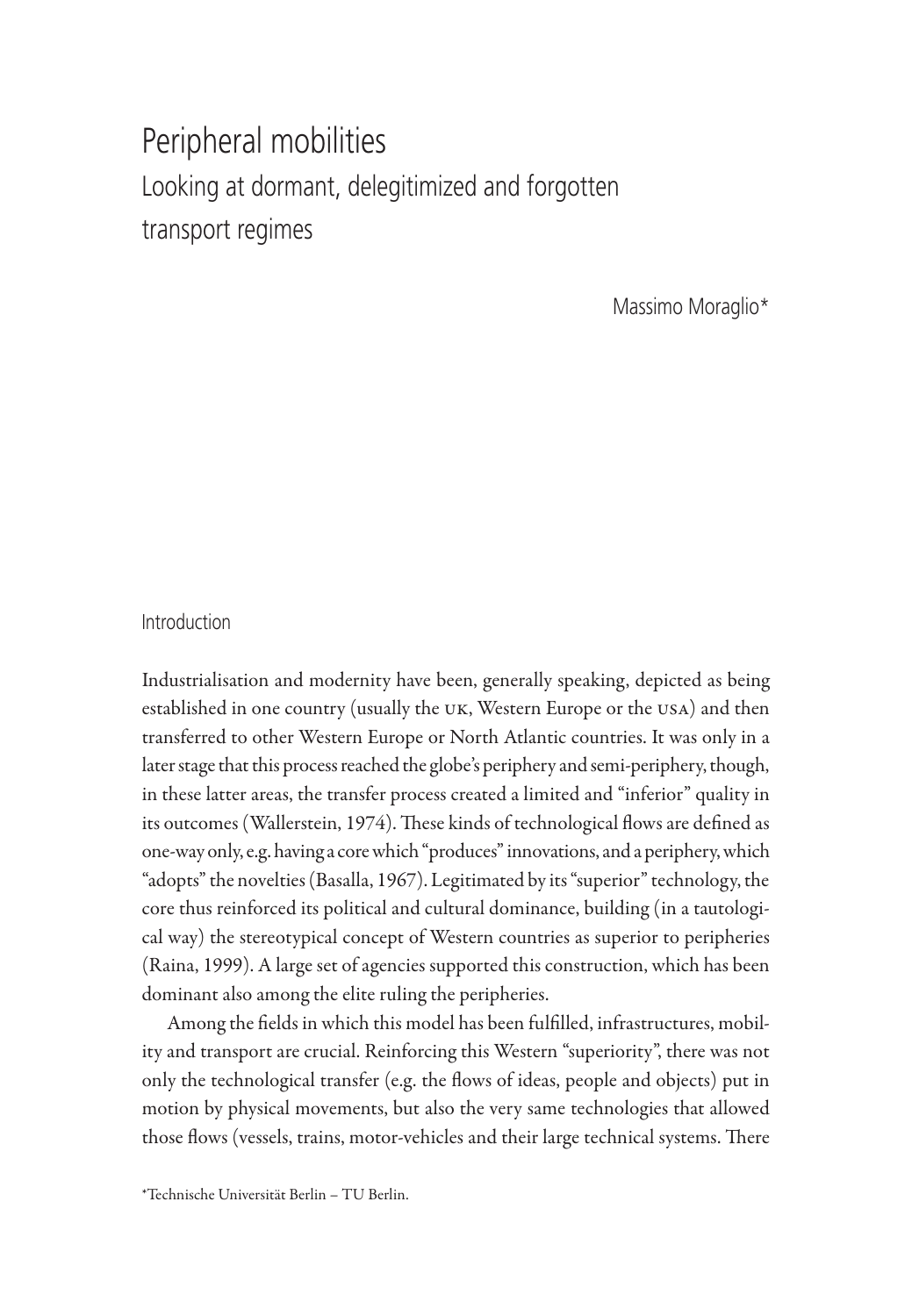is, therefore, very little surprise in how the regimes of flows (as movement of persons, goods and information) have largely been conceived and practiced within a Western paradigm, namely massive infrastructural systems, often working under a product-driven approach, with little attention to their environmental, social and economic externalities (Ambrosius, 2014).

Beyond power, the legitimizing elements of this dominance have been efficiency, proficiency and speed, with the latter the crucial factor (Virilio, 1977). Those elements combined were considered indispensable for achieving the expected goals of development and economic growth: the more a country lagged behind in the process of modernization, the more modern transport regimes were considered crucial to fuelling development, pushing for the adoption of new transport systems and massive infrastructural networks. Although it is possible to trace resilience against this model and the coexistence of old and new (Edgerton, 1999), and even open resistance against the development of those transport and infrastructural regimes (Norton, 2011), they are still dominant (Mom *et al*., 2011).

This has thus led to the marginalisation of "old" transport systems, those not fitting the dominant model, and this happened both in the core and in the peripheries. Non-motorized mobility was particularly put under pressure and unwelcome, considered a mere relict of the past, whose expulsion from the roads should be accomplished as soon as possible (Passalacqua, 2010). Horse- and animal-drawn carts, but also bicycles and, naturally, people walking were subject to constraints, pitied and viewed as being fated to inevitably disappear (Norton, 2012). However, it was not just a marginalisation of devices: it was a world of transport regimes which faded away. Informal and bottom-up mobility practises were largely substituted by formalised and centralised systems: the latter ones, on one hand facilitated mass transport, but on the other hand oversimplified the mobility options available for movements. Western mobility regimes were subjected to strict rules. For instance, after the Great War, there were many examples of collective use of automobiles (from France to Buenos Aires (JTH forthcoming)), both in car-pooling and car-sharing, as well as shared taxis, but already by the 1930s individual ownership and personal use were dominant, and often the only legally accepted models.

Those westernized models were prevailing and fashionable (at least in our imagination), but in the 1960s they were simultaneously displaying their amazing achievements (that is higher mobility for the masses) and their inner contradictions (Ladd, 2008). At the very same moment that transport modernity was reaching its momentum, as in the case of mass motorisation in Europe and Japan, there was the "post-war urban transport model's failure to deliver its promises" (Scheurer *et al*., 2000, pp. 2-1). Instead of offering individual *mobility*, mass motorisation delivered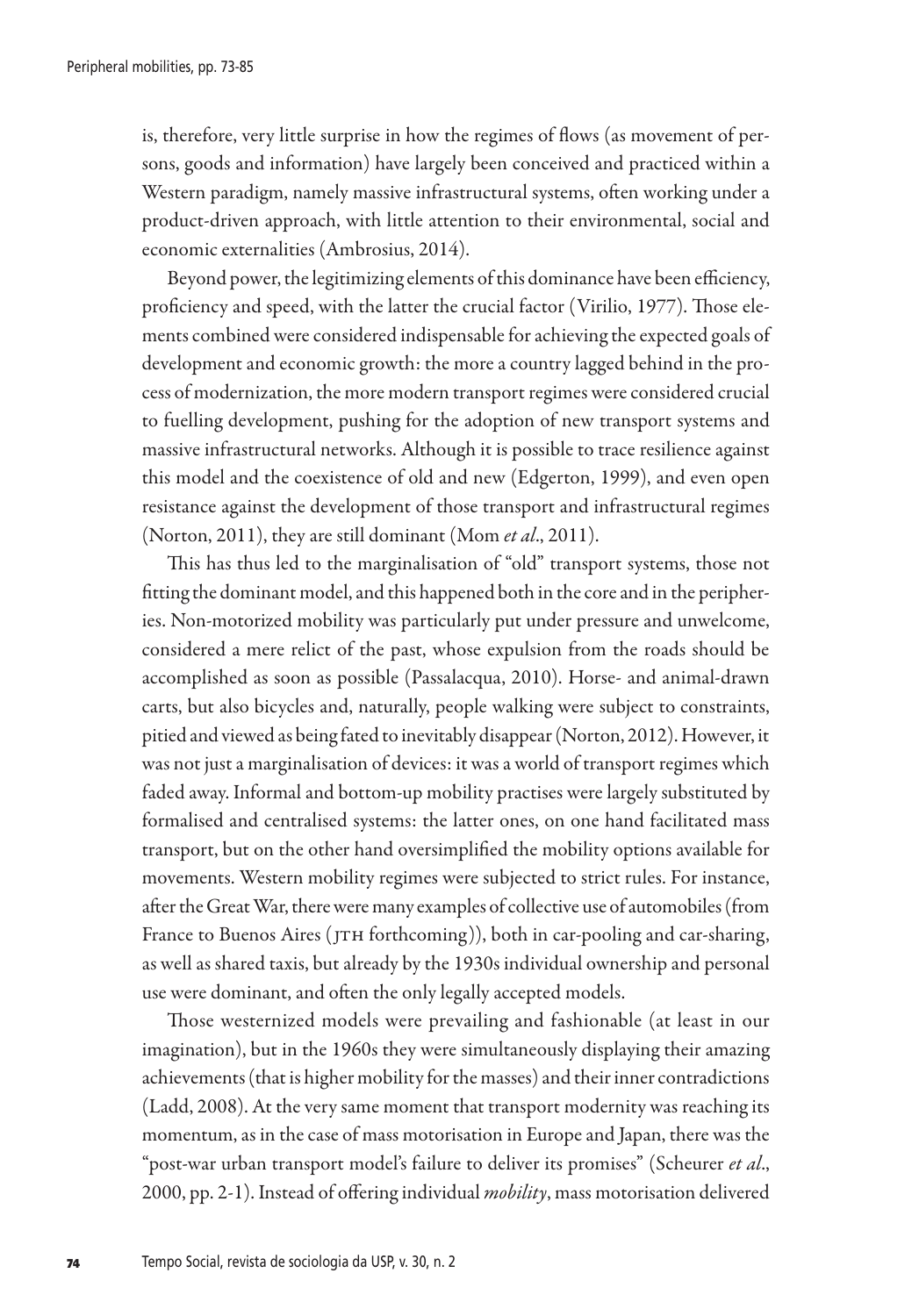collective *immobility* due to congestion and traffic jams. This was quickly followed by the oil crisis, pollution and a growing perception of social exclusion linked to that model (Rosen, 2001). Once transport regimes were seen from this angle, it was possible to define how the dominant transport systems embodied gender, income, ethnic values and bias, and how the global higher rate of mobility was not global but indeed gendered, geographically limited to some parts of the globe and pretty much related to income. The understanding of the environmentally negative externalities of transport practises offered additional and well-grounded reasons to question the current regimes.

At the intersection of those elements stands the need for a fresh approach to transport policies.

#### Change of foci…

While there is growing discussion about the limit of today's mobility regimes, it is also true that transport policies still largely focus on progressive trends, great narratives and motorized systems. In the mainstream debate – not only among experts – transport systems were depicted as development triggers, thus as facilitators of economic and personal opportunities (MacKinnon *et al*., 2008). The idea of a progressive tale of technology advancements (and its corollaries of innovations, great inventions and ingenuity) is central in the debate<sup>1</sup>. Here, again, traditional westernised transport regimes are considered those offering the best outcomes against the classical criterion of efficiency. Wheeled and mechanised mobility still matches the experts' agenda, and it is reinforced by a still dominating desire for private motor-vehicles. All this happens while governments sign agreements (Rio 1992 up to Paris 2015) for environmental protection and other political imperatives about the reduction of  $\text{co}_2$  emissions.

At the opposite end of the spectrum, social sciences have investigated transport and mobility with fresh approaches, which has led to a radical change of perspectives. In social sciences, the "dark" sides of transport modernity have fuelled a growing debate about the contradictions of Western mobilities. The concept of "motility" (that is the possibility of moving, see Kaufmann *et al*., 2004) and the "mobility turn" (Sheller and Urry, 2006) are (among others) two of the flagships of mobility studies, offering fruitful and original approaches. With a different angle, from the 1990s

<sup>1.</sup> However, we can trace first signs of alternative thinking. Among others, David Metz already in 2008 questioned the relevance of infrastructure investments in transport for saving travellers´ time. He suggested that time is never saved, but instead once fed with more infrastructural networks and capacity, yes the drivers save time, but they use the time saved to travel *further* (Metz, 2008).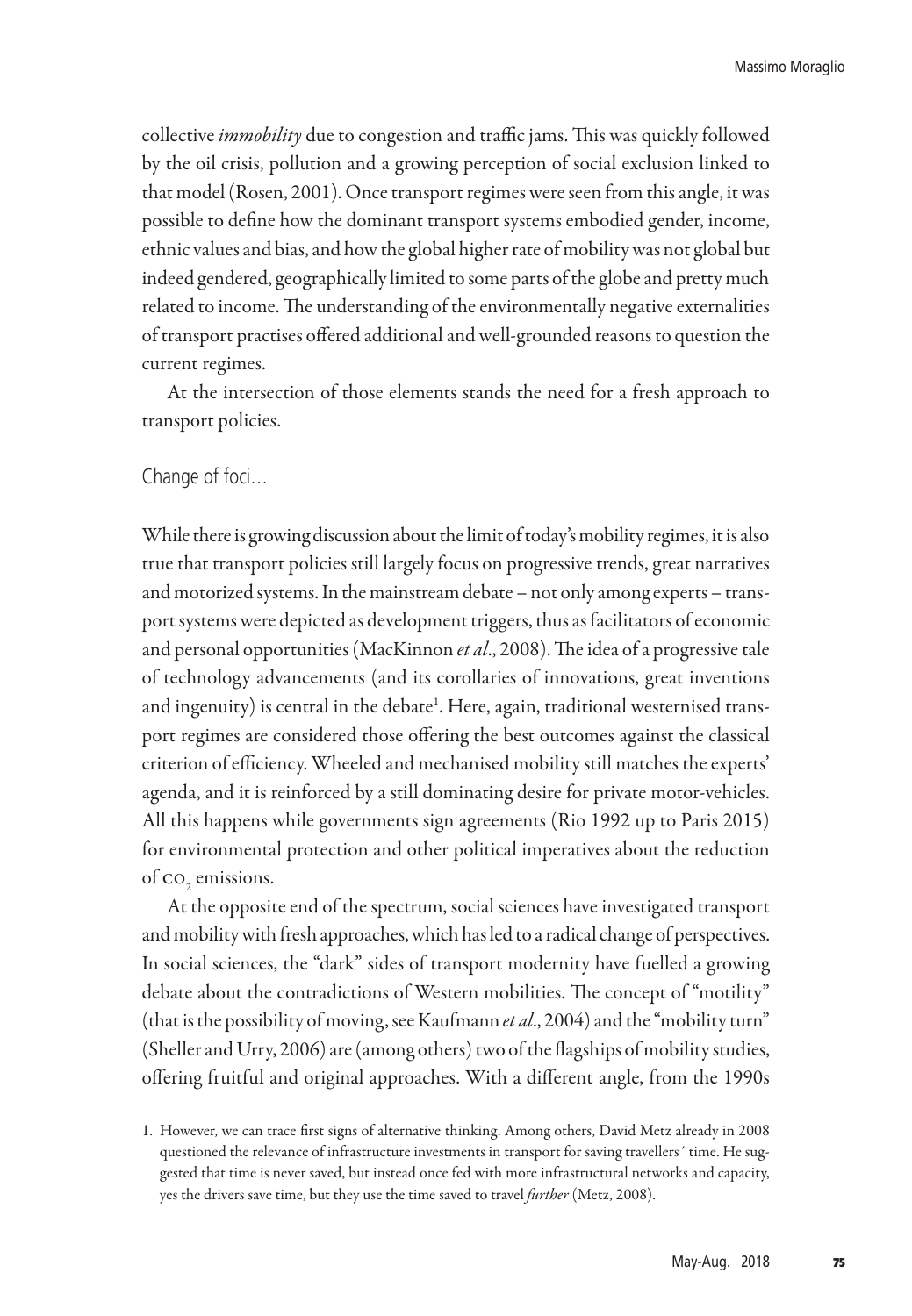there was a growing investigation of the side effects of Western mass motorisation, showing how an automobile-centred transport regime could trigger social exclusion, affecting those without a car (Lucas, 2012). Again, those research studies showed that social exclusion was largely gendered and income related, hitting the weakest part of the population, such as children and elderly. This has led not only academics but also activists to question the criteria which make a transport regime successful. For example, in a world engaged to reducing  ${\rm co}_{_2}$  emission, should speed (and its greater use of energy) be a dominant criterion? What about supporting non-motorised transport modes, such as walking and biking, those with low  ${\rm co}_{_2}$  emissions? Why is the budget dedicated to non-motorised systems and infrastructures such a small percentage of overall transport spending?

In this landscape, I state that we should look critically at the current dominant mobility and look with attention at what I call here peripheral mobilities (Fari and Moraglio, 2015). We should avoid any romanticised visions of the past and its peripheral mobilities, but those systems can still offer us hints and alternative models, those that can better fit the future transport agenda and reduce negative externalities. In order to reach a better understanding of past, present and future mobilities we should therefore change our research avenues. Light technology and out-of-market mobility systems should be better appraised. Walking, using a bike, sharing vehicles without monetary compensation can be examples of "alternative" and truly shared mobilities (JTH, 2018). We need more investigations on shadow economies of transport, such as long-distance coaches, or peer-to-peer car-pooling and car sharing. We should enlarge our focus, well beyond the implicit assumption of useful mobility, usually associated with an adult, white, healthy male: we all know how much mobility is a gendered space, and still this is so little debated! There is a growing attention on these topics, and many investigations are already on the way (Lucas, 2012). But the next step is to reverse the current mainstream, which labels as peripheral whatever is not motorised, privatised and marketable.

Here, the concept of periphery is not just geographical: I suggest looking at hidden, subaltern and forgotten mobilities as experienced today and in the past, both in the peripheries and in the cores. In this respect, we should also address (and rethink) the geographies of mobilities. If we take a change of approach seriously, then we should re-think how we label mobilities: We should stop dismissing mobilities as "backward", "old" and "poor", labels which spread the gospel of "modern" wheeled mobility. Nowadays, North-European countries are acting in favour of pre-modern (or post-modern?) transport models, including bicycling, walking, post-ownership transport, and (try, or pretend to) put "peripheral" mobilities more in the frame. However, all together, despite the claimed shift in mobility trends, "calling for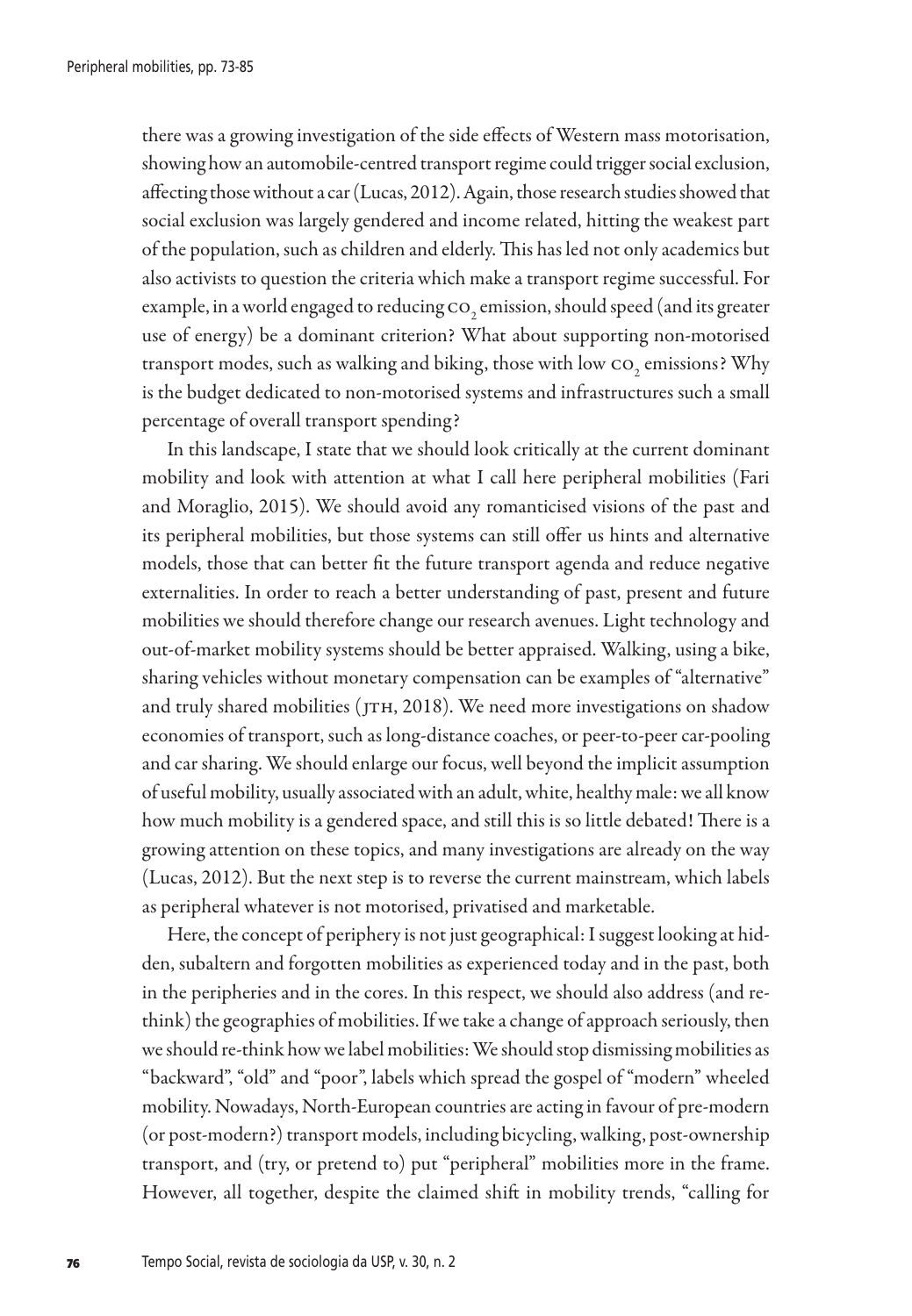innovation is, paradoxically, a common way of avoiding change when change is not wanted" (Edgerton, 2006, p. 210). All the innovations so far proposed in the transport field actually aim to keep transport attitudes as experienced in the past decades, in the heydays of wheeled transport. In other words, many of the promises of better, no-polluting, less expensive cars, at the end of the day, replicate twentieth century western models of mobility.

#### …and putting users in the frame

Defining a long-term view of mobility asks us to combine history and future studies, in order to display not only the construction of today's dominant narrative, but also to debunk its rhetoric and its strengths, and thus to outline, with better instruments, the future transition toward a sustainable tomorrow. History, Science and Technology Studies, future studies, and economy must be part of this quest, but we need contributions from geography, sociology and anthropology. Combining different backgrounds will create problems of jargons, agendas and goals: but it will help immensely in better defining new narratives.

One way to address this issue is by asking for greater user participation as beneficial for sustainable transport policies. Nowadays, participatory design, user experience and user involvement are central for the automotive industry, which is – globally – very keen on developing end-user engagement, in order to bring products to market that match customers' requests. On the opposite end of the spectrum, the public transport industry has only recently taken care of customer perspectives. This lack of understanding of users creates a lack of communication, an imprecise consideration of passenger needs, a low level of customer satisfaction and a misunderstanding of social needs. Moreover, missing citizens' needs leaves us with mere top-down policies and practises – as usually performed by transport suppliers. This not only reduces mobility opportunities, but hampers the democratic process and citizens' rights to mobility. According to the European Transport Policy, "users therefore need to be put back at the heart of transport policy" (EC, 2001, p. 64), especially as participating actors in all the stages of public transport policy-making. Promoting this participation, in the long run, produces not just a socially shaped transport system, but also better resource allocation and even better economic performance for transport companies (Schifelbusch and Dienel, 2009).

For this reason, transport structures "cannot be understood solely in terms of their technological components but as complex systems" (Moss, 2000, p. 65). Among the "system builders" of such a system, the users (or, better, here we could say citizens) are truly involved: "Within the possibilities and constraints set by system building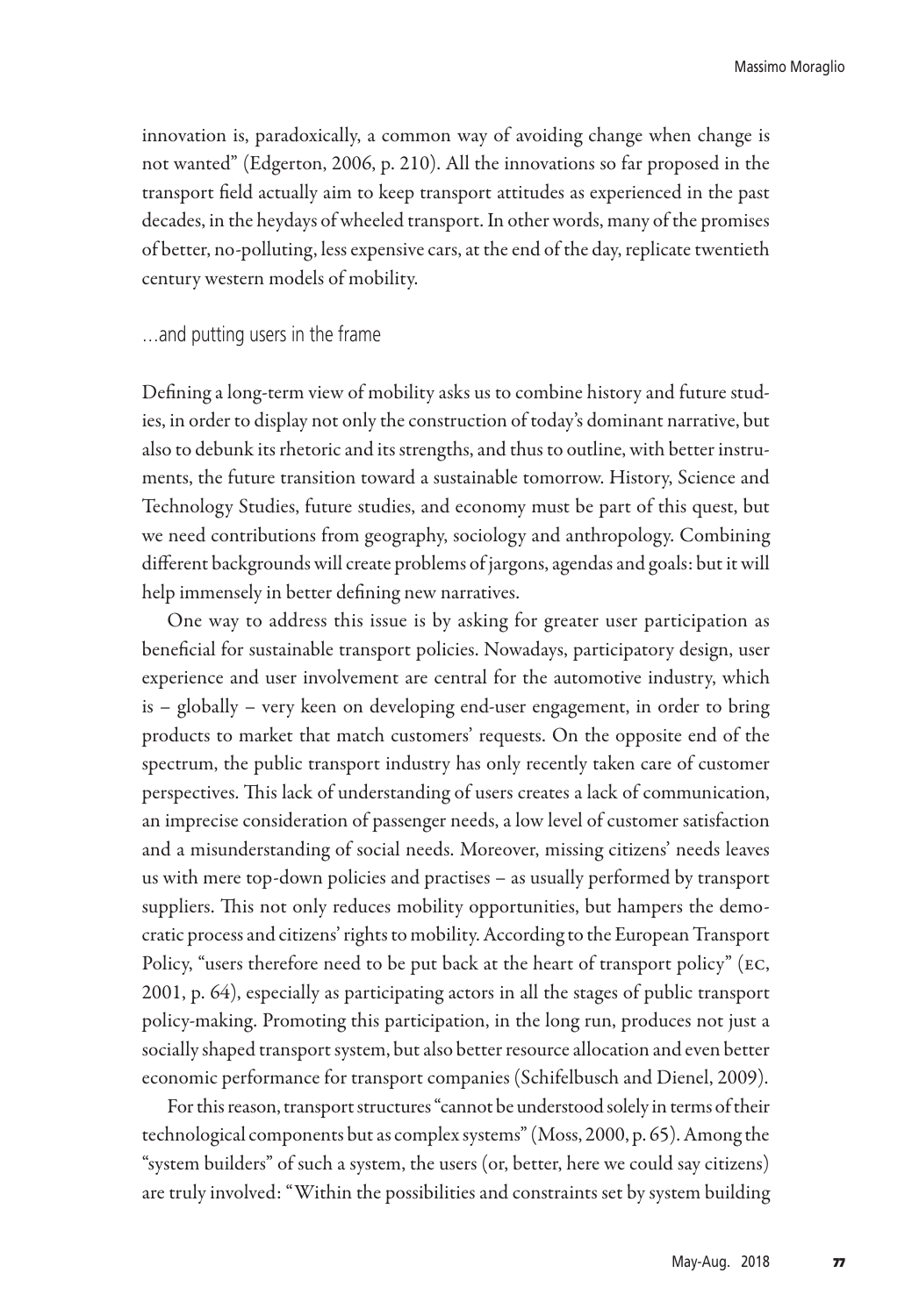processes and intrinsic system proprieties, users may use large technical systems in multiple, sometimes surprising ways. Users, too, are agents of Large Technical System-related societal changes" (Van der Vleuten, 2006, p. 294).

#### Seeking transition and alternatives

Luckily, there is greater agreement to better take into account the "soft" and social side of the construction of mobility. For better or worse, some sectors of the transport industry, such as automotive, are indeed re-framing their mind-set and their business models, thinking of mobility peak (Metz, 2013) and post-ownership society ( Jeekel, 2013). This drives the move from selling products to offering services, crumbling the classical distinction among industrial sectors (WEF, 2013). However, while many praise those innovative models as well as the rise of the sharing economy, we have evidence of their side effects (Slee, 2015). Those trends are impacting social, economic and political arenas, and a multi-faceted investigation is required: but we still witness weak networking opportunities (both in academia and in the realm of policy-making) to discuss the above in a trans-disciplinary way.

We also need a change of pace in the description of mobility. For instance, blanketed under the neutrality of statistics, the most diffuse and globally experienced form of mobility, namely walking, is silenced and it simply disappears (ec, 2013). The statistical silence on walking is itself a question which needs to be investigated: why we know – with little effort – how many aircrafts and passengers landed at London-Heathrow airport on any day of the past, but we have simply no clue on the quantitative relevance of walking and biking? Why do the statistics ignore such a relevant contribution to our everyday experience, to the importance of walking for the economic system, to the social necessity and personal pleasure of walking? The statistical focus on wheeled and motorised is naturally full of consequences: removing walking, biking, using buses or other hidden mobilities from the account delegitimises those systems, making them disappear from the scientific and political debate and, in conclusion, creates an ideology of transport based on heavilytechnologised systems. This statistical repertoire and its ideological corollaries were shaped in the 1920s, and while it fit the political ideologies of those times (Benoît, 2004), it poorly matches today's need for social and environmental sustainability (Oldenziel, 2014).

For instance, private vehicles with electric motors are considered a novelty (but they have a long history back to early 1900s (Mom, 2004), as a sort of *Deus ex machine*, which will lead us out of the mud of energy wars, deadly polluted urban areas and immobility. Those who are less worried about the environmental issue focus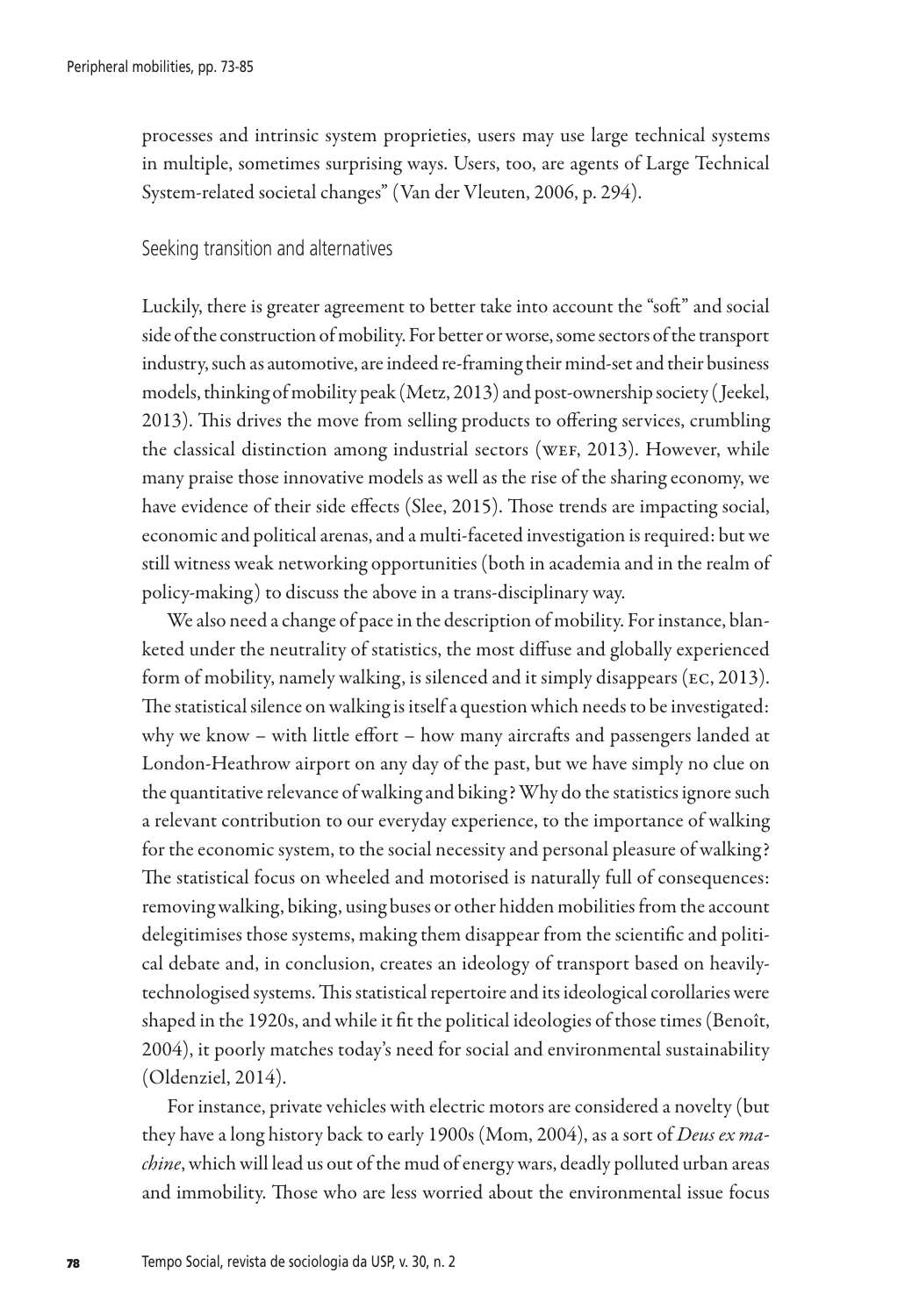their attention on driverless vehicles, in which travelling is a freed time, as if going by train or tram would not giving the same experience (kpmg, 2012).

#### Working on the debris

Obsessed with technological up-to-date features, transport policies miss the relevance of "old" technologies, alternative regimes and hidden systems. This argument relies naturally on David Edgerton's work, who suggests how the discussion about technology (also in academia) is obsessed with innovation, while actually in the real world "old" and "dated" technologies are those in everyday use. I push the concept further, claiming that an innovation-prone debate today creates the (social and environmental) failures of tomorrow. In other words, technological driven solutions for today's challenges create also (negative) "externalities"; the latter are dismissed as involuntary failures, which technology itself can successfully fix in the future. To make an example, practically no one denies the negative externalities of the internal combustion engine in cars; the solution is thus suggested to be the electric engine (though electricity is globally produced also by fossil fuel sources, which will create problems in the future).

If the reader allows me to conjecture a little bit, it seems to me that Benjamin's *Angelus Novus* concept can also be applied to technological obsessions in the transport field. Written in the despair of Nazism dominating Europe, and briefly before Benjamin committed suicide, the *Angelus Novus* was a central argument in his 1940s "Theses on the philosophy of history". This thesis reflected Benjamin's criticisms of time linearity and a harsh disapproval of Marxist historical materialism. For the German philosopher, in the thesis we have a reversal of the angel of progress, always confidently looking at the future without concerns about the consequences of progress: in Benjamin it is substituted by a different angel, who looks at the past and is truly concerned about the victims of history. In Benjamin, the driving and destroying force of history is the politic. The march of ideologies promises a bright future, but it creates failures and pain, which Benjamin calls "debris".

Benjamin, interpreting progress, wrote that:

A Klee painting named *Angelus Novus* shows an angel looking as though he [sic] is about to move away from something he is fixedly contemplating. His eyes are staring, his mouth is open, his wings are spread. This is how one pictures the angel of history. His face is turned toward the past. Where we perceive a chain of events, he sees one single catastrophe which keeps piling wreckage upon wreckage and hurls it in front of his feet. The angel would like to stay, awaken the dead, and make whole what has been smashed. But a storm is blowing from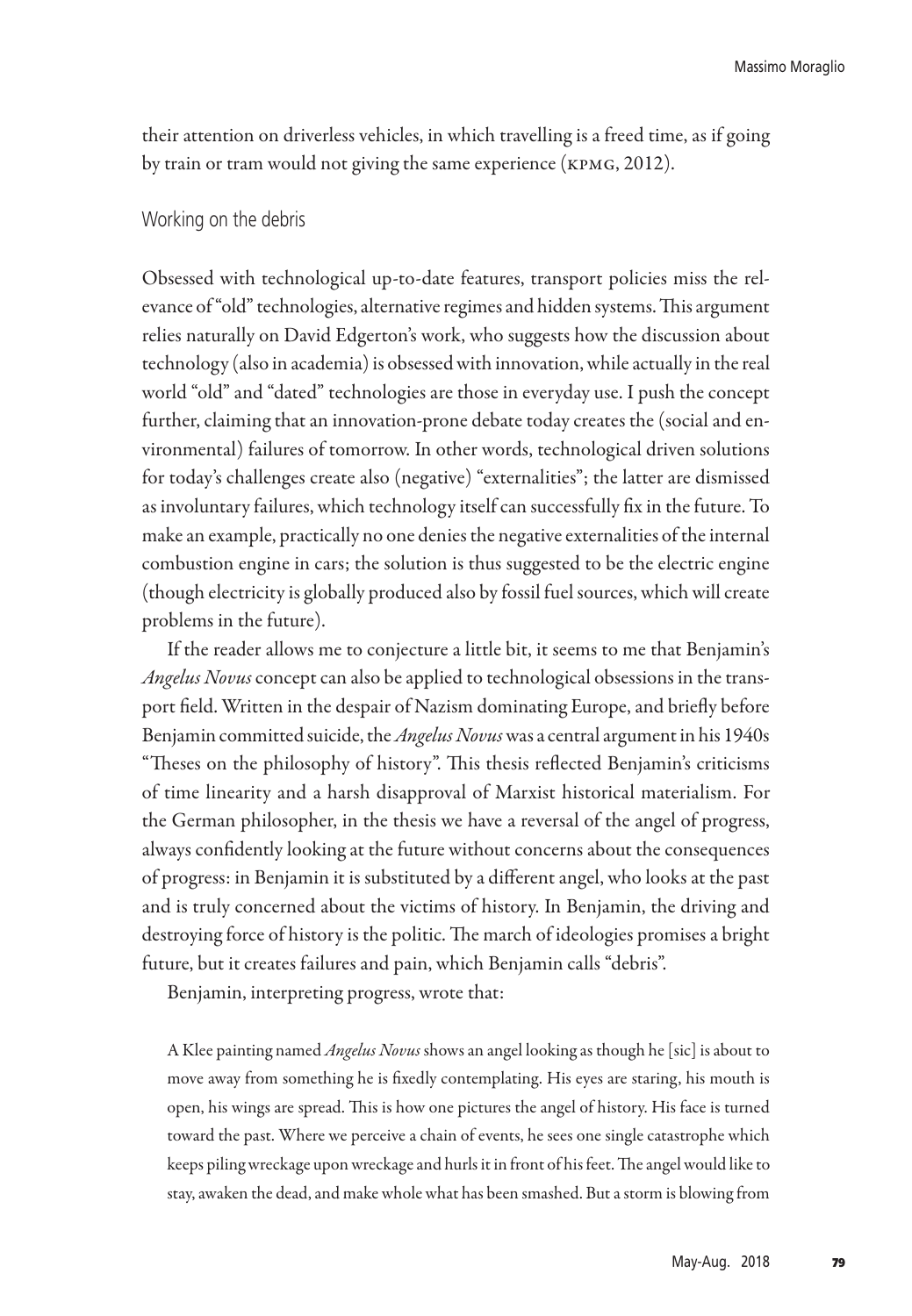Paradise; it has got caught in his wings with such violence that the angel can no longer close them. The storm irresistibly propels him into the future to which his back is turned, while the pile of debris before him grows skyward. This storm is what we call progress (Benjamin, [1940] 1968).

Moving back to mobility regimes and troubles, we find a similar progressive tale of future mobility depicted as bright and painless, aware of the failures of the past, but firmly promising new and improved technologies. But this "technological fix" approach will leave more debris, more failures and more pain at the foot of the angel. Let's take the example of energy efficiency: this is seen *in se* as one of the main contributors to the current environmental crisis, and the role of new technologies is central to achieving a less energy intense mobility network. However, we need a better appraisal of this new and "efficient" transport socio-technical system. Efficiency in the use of resources – and consequently lower costs – drove us straight forward to Jevons' "efficiency paradox" (Wallenborn, 2013): that is in the short term a reduction of the total consumption, but in the medium term an increase of the use of resources.

So, is it not better to move to a non-linear approach, in which progressive tales of progress and technologies leave room for a more complex definition of transport trends? If we frame transport not as a path from the primitive to the sophisticated, in which technologies are one non-linear actor among others, the relevance of "peripheral mobilities" becomes indispensable: indispensable in our ability to debunk mobility history, but even more so in our ability to develop policies which minimize the production of debris… In this regard, I state that peripheral mobilities are the debris produced by western transport regimes, and social sciences and humanities should devote their attention to this clash. In other words, looking at the debris of transport's past trajectory will allow us to better understand how silent and forgotten mobilities worked, what their relevance was, their strengths and their limits. Silent mobilities are voiceless, but they were the everyday experience of millions of people. Silent mobilities are often very vibrant, efficient and effective in fulfilling people's needs and desire, but what do we know about them? I am tempted to say that we are witnessing a *damnatio memoriae*: peripheral mobilities have not only had a hard time entering the public discussion and policy makers' agenda, but we have lost their histories and their memory. We need more investigations, using the tools of social sciences and humanities, to better (and critically) frame alternative mobility regimes to the dominating ones. Let's take the example of shared taxis (JTH, 2018): the usual history of automobilism is one of privately-owned and privatelyused motor-vehicles, but the forgotten histories (from Paris to Buenos Aires) of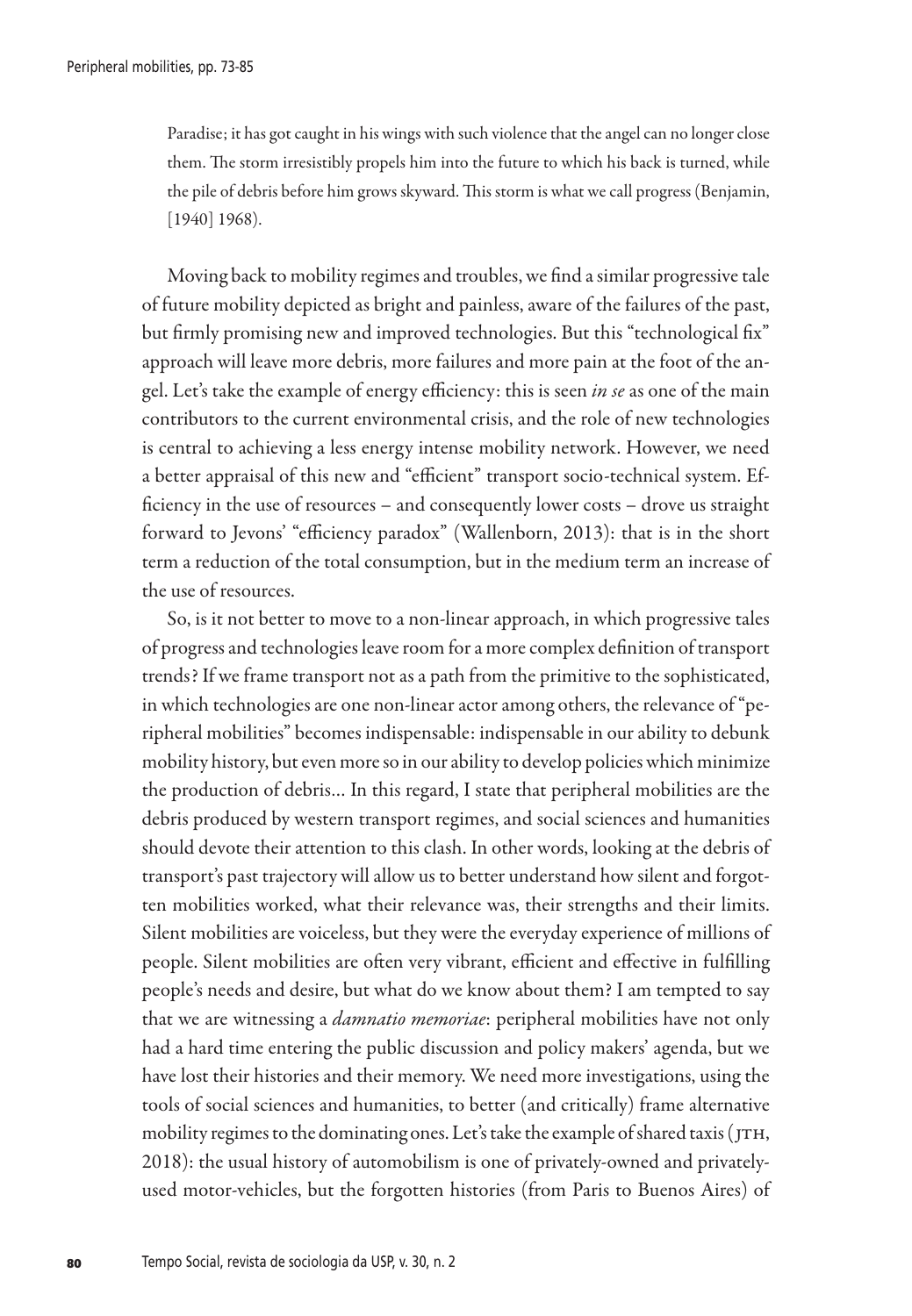shared vehicles clash with the traditional main narrative. We know even less about grass-roots car-sharing models in 1930s Italy, those legacies are now traceable only in novels and tales (Gadda, 1939). What we do know about peer-to-peer pre-Uber car-pooling in European cities and villages? Why have we forgotten the impressive 1930s bike-devoted road network around many European cities (Reid, 2017)? Which power and gender relations and unbalances were embedded in those silent tales? Which sort of silent mobilities are experienced today? How can we unveil silent mobilities and make them tools for alternative narratives and practises in the transport realm?

So, in my eyes, in order to figure out a socially and environmentally sustainable future, we should have a better appraisal of silent mobilities, those subjected to *damnatio memoriae*.

### Conclusion

Despite the dominant narrative of better and environmentally-friendly innovation, transport is a growing energy consumer and a sector with increasing  ${\rm co}_{_2}$  emissions. This requires a change in the mobility agenda with no hesitation. Such a change can benefit from technological achievements, although, as we have seen, the mainstream of the current debate focuses on innovations as instrumental for maintaining the current motorised and wheeled transport regime based on private vehicles. In this vein, we need to shape – well before new technologies – a new narrative of mobility, which goes beyond simple adjustments of today's regime. We need to critically assess the dominant approach, which legitimises today's regime on speed and efficiency as main performance indicators. This main narrative is obsessed, as we have seen, with technologies, but tends also to forget users according to gender, age and income basis (e.g. women, children, elderly).

In my view, Walter Benjamin's *Angelus Novus* offers interesting angles, and his criticism of progress also helps to debunk the ideology of technological fixes in transport. In displaying how linear and progressive narratives create that very debris which it should aim to eliminate, Benjamin's criticism can be a powerful tool in investigating history and critically defining future trends. Instead of praising electric cars or autonomous vehicles as the 2030 horizon for transport, we should assess those as creators of tomorrow's debris, and as agents of the reproduction of today's social inequalities and environmental unsustainability. Looking seriously at hidden, forgotten and peripheral mobilities will help us to avoid the trap of a simple management of today, and to frame mobility in 2030 and 2050 in a more inclusive and sustainable way.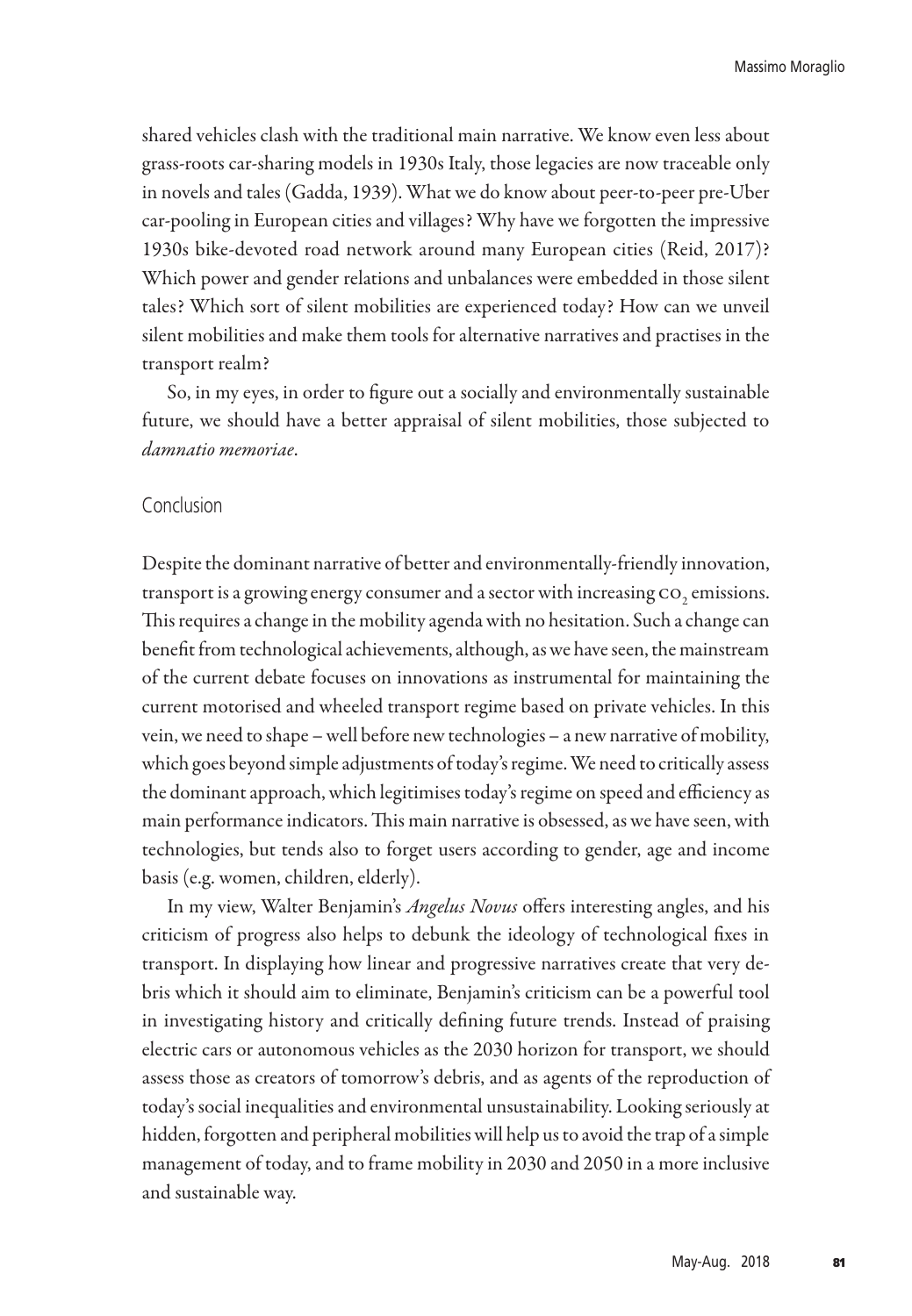## Bibliographic References

- Ambrosius, Gerold. (2014), "Archetypes of international infrastructural integration". In: Schifelbusch, Martin & Dienel, Hans-Liudger (eds.). *Linking networks: the formation of common standards and visions for infrastructure development*. New York, Ashgate, pp. 35-50.
- Basalla, George. (1967), "The spread of Western science: a three-stage model describes the introduction of modern science into any non-European nation". *Science*, 5 (156): 611-622.
- Benjamin, Walter. ([1940] 1968), *Illuminations*. Edited and with an Introduction by Hannah Arendt. Translated by Harry Zohn. New York, Schocken. The quote reported in this paper is available online at http://members.efn.org/~dredmond/ThesesonHistory.html, accessed 13/9/2017.
- Benoît, Godin (ed.). (2004), *Measurement and statistics on science and technology: 1920 to the Present*. London/New York, Routledge.
- DELOITTE. (2012), "Fourth annual Gen Y automotive survey: executive summary of key themes and findings". Available at http://www.deloitte.com/assets/Dcom-UnitedStates/Local%20 Assets/Documents/us\_auto\_GenYSurveyReport\_02032012.pdf, accessed 31/5/2017.
- EDGERTON, David. (1999), "From innovation to use: ten eclectic theses on the historiography of technology". *History and Technology: An International Journal*, 16 (2): 111-136.
- Edgerton, David. (2006), *The shock of the old: technology and global history since 1900*. London, Profile Books.
- European Commission, ec. (2001), "White paper: European transport policy for 2010: time to decide. Luxembourg: office for official publications of the European communities". Available at https://ec.europa.eu/transport/sites/transport/files/themes/strategies/ doc/2001\_white\_paper/lb\_com\_2001\_0370\_en.pdf, accessed 31/5/2017.
- European Commission, ec. (2013), "Eu transport in figure". Available at http://ec.europa. eu/transport/facts-fundings/statistics/doc/2013/pocketbook2013.pdf, accessed 31/5/2017.
- Fari, Simone & Moraglio, Massimo (eds.). (2015), *Peripheral flows: mobilities between core(s) and fringe(s) in a historical perspective*. Newcastle upon Tyne, Cambridge Scholars Publishing.
- Freadrich, Eva *et al*. (2015), "Transition pathways to fully automated driving and its implications for the sociotechnical system of automobility". *European Journal of Futures Research*, 3 (11): 1-11.
- GADDA, Carlo Emilio. (1939), *Le meraviglie d'Italia*. Firenze, Parenti.
- GEELS, Frank W. et al. (Eds.). (2012), *Automobility in transition? A socio-technical analysis of sustainable transport*. New York/London, Routledge.
- ITF. (2013), "Spending on transport infrastructure 1995-2011. Trends, policies, data". Available at http://www.internationaltransportforum.org/Pub/pdf/13SpendingTrends.pdf, accessed 13/11/2017.
- Jeekel, Hans. (2013), *The car-dependent society: a European perspective*. Farnham, Ashgate.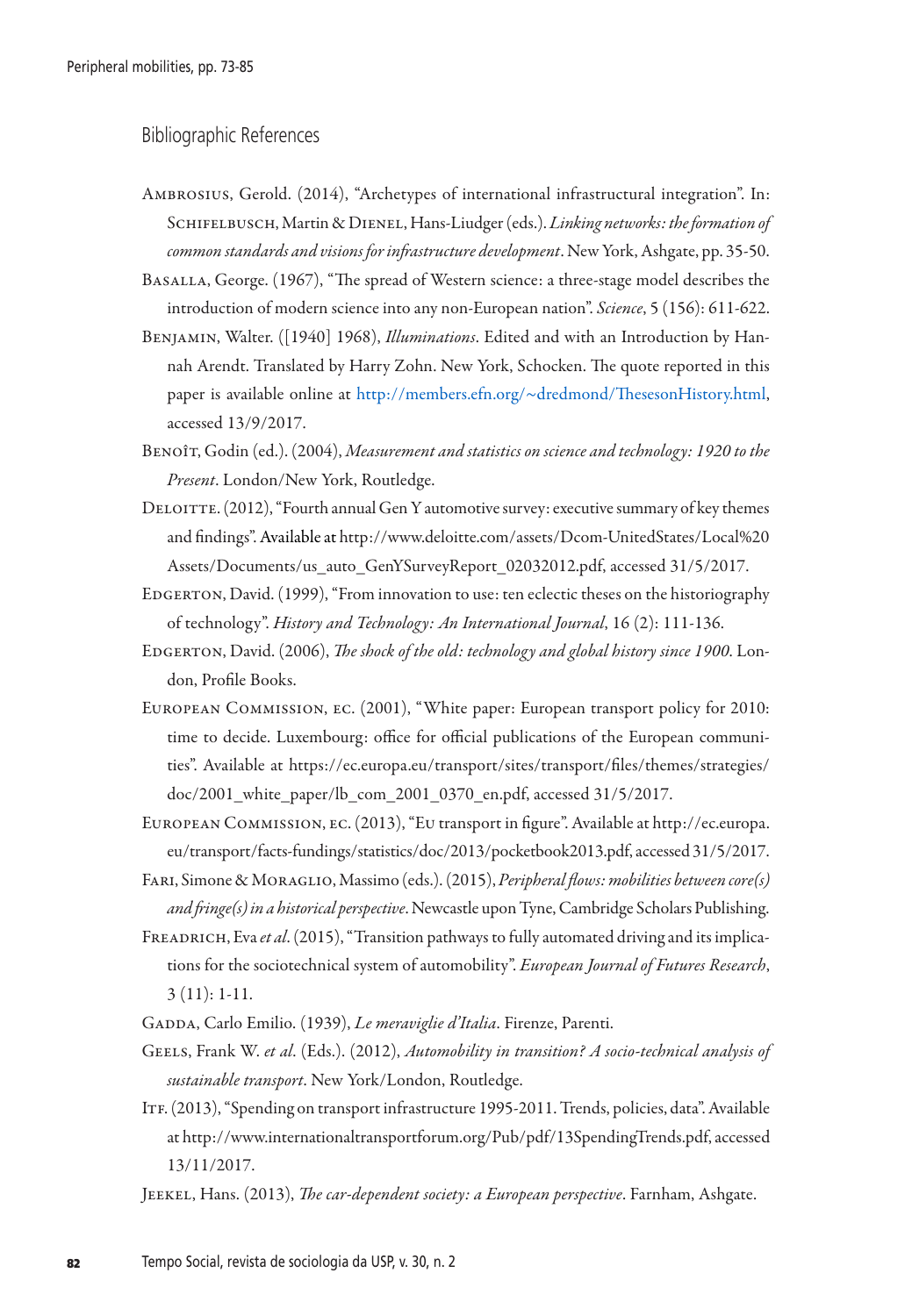Jth. (2018), "Special issue on shared taxi". *The Journal of Transport History*, 39 (1).

- Kaufmann, Vincent *et al*. (2004), "Motility: mobility as capital". *International Journal of Urban and Regional Research*, 28 (4): 745-756.
- Kpmg. (2012), "Self-driving cars: the next revolution". Available at https://www.kpmg.com/US/ en/IssuesAndInsights/ArticlesPublications/Documents/self-driving-cars-next-revolution. pdf, accessed 6/5/2013.
- LADD, B. (2008), *Autophobia: love and hate in the automotive age*. Chicago, University of Chicago Press.
- Lucas, Karen. (2012), "Transport and social exclusion: Where are we now?". *Transport Policy*, 20: 105-113.
- Mackinnon, Danny *et al*. (2008), "Transport and economic development". In: Knowles, Richard *et al*. (eds.). *Transport geographies: mobilities, flows and spaces*. Hoboken, Wiley, pp. 10-28.
- Metz, David. (2008), "The myth of travel time saving". *Transport Reviews*, 28 (3): 321-336.
- Metz, David. (2013), "Peak car and beyond: the fourth era of travel". *Transport Reviews*, 33 (3): 255-270.
- Mom, Gijs. (2004), *The electric vehicle: technology and expectations in the automobile age*. Baltimore, ma, Johns Hopkins Univiversity Press.
- Mom, Gijs. *et al*. (2011), "Hop on the bus, Gus". *Transfers*, 1 (1): 1-13.
- Moss, Timothy. (2000), "Unhearting water flows, uncovering social relations: introducing new waste water technologies in Berlin". *Journal of Urban Technology*, 7 (1): 63-84.
- Norton, Peter. (2011), *Fighting traffic: the dawn of the motor age in the American city.* Cambridge, ma, mit Press.
- OECD. (2012), "Strategic Transport Infrastructure Needs to 2030". Available at http://www. oecd.org/futures/infrastructureto2030/49094448.pdf, accessed 7/1/2016.
- OLDENZIEL, Ruth.  $(2014)$ , "Whose mobility? Sustainability & the politics of traffic counting in the 20th century". *12th Annual Conference of the International Association for the History of Transport, Traffic and Mobility (T2M)*. Philadelphia.
- Passalacqua, Arnauld. (2010), *La bataille de la route.* Paris, Descartes et Cie.
- Raina, Dhruv. (1999), "From West to Non-West? Basalla's three-stage model revisited". *Science as Culture*, 8 (4): 497-516.
- REID, Carlton. (2017), *Bike boom: the unexpected resurgence of cycling*. Washington DC, Island Press.
- Rosen, Paul. (2001), "Towards sustainable and democratic urban transport: constructivism, planning and policy". *Technology Analysis & Strategic Management*, 13 (1): 117-135.
- SHELLER, Mimi & URRY, John. (2006), "The new mobilities paradigm". Environment and *Planning A.*, 38 (2): 207-226.
- Scheurer, Jan *et al*. (2000), *Can rail pay? Light rail transit and urban development with value capture funding and joint development mechanisms.* Perth, ISTP.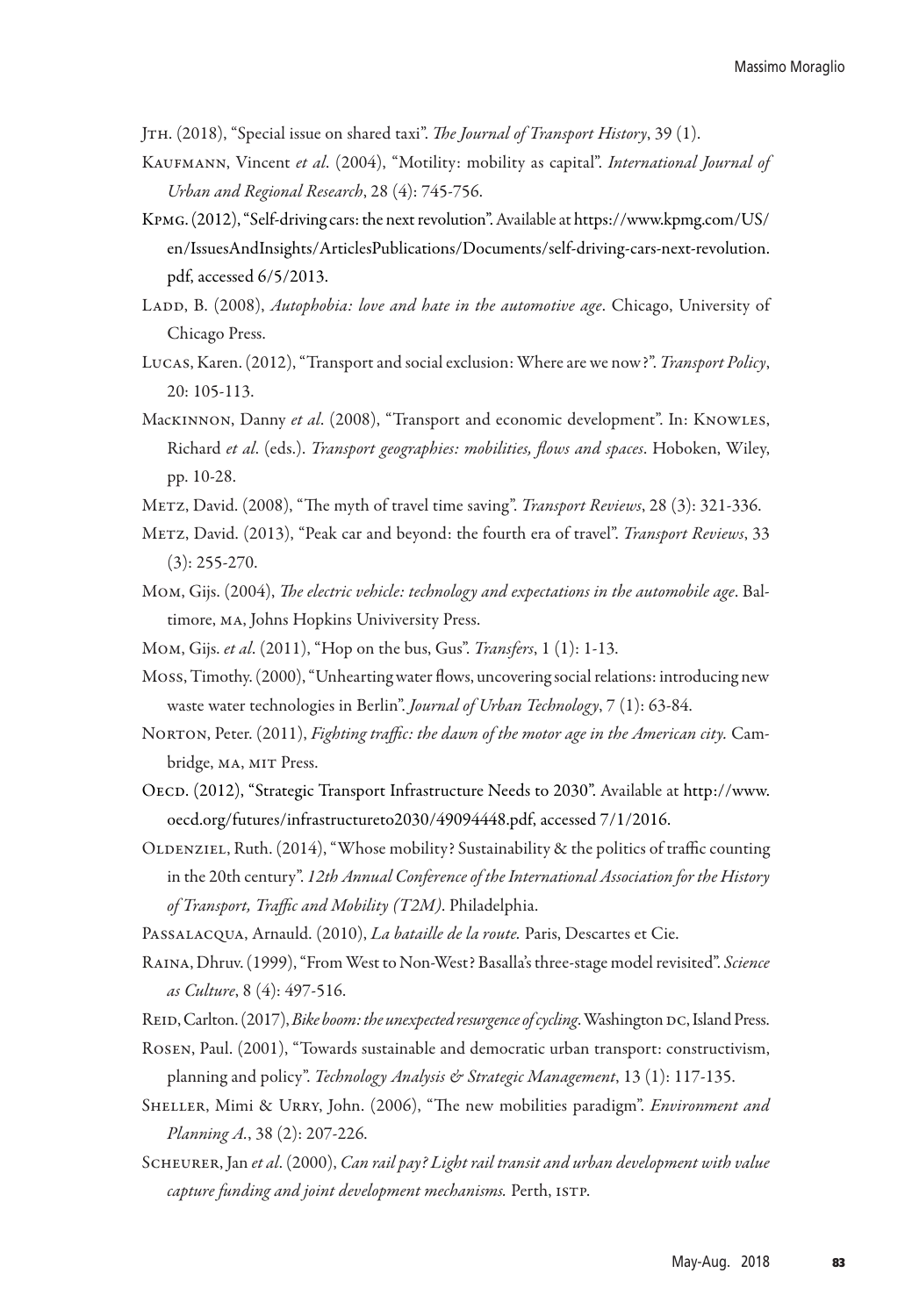- Schifelbusch, Martin & Dienel, Hans-Liudger (eds.). (2009), *Public transport and its users: the passenger's perspective in planning and customer care.* Farnham, Ashgate.
- Slee, Tom. (2015), *What's yours is mine: against the sharing economy*. New York/London, Or Books.
- VAN DER VLEUTEN, Erik. (2006), "Understanding network societies: two decades of large technical system studies". In: VAN DER VLEUTEN, Erik & KAIJSER, Arne (eds.). *Transnational infrastructures and the shaping of Europe, 1850-2000.* Sagamore Beach, ma, Science History Publication.
- Virilio, Paul. ([1986] 1977), *Speed and politics: an essay on dromology.* New York, Semiotext(e).
- Wallenborn, Grégoire. (2013), "The tragedy of energy efficiency: an interdisciplinary analysis of rebound effects". *Eceee Proceedings*. 1-355-15: 133-144.
- Wallerstein, Immanuel. (1974), *The modern world system.* Vol. i: *Capitalist agriculture and the origins of the European world: economy in the sixteenth century.* New York/London, Academic Press.
- WEF. (2013), "Connected world: transforming travel, transport and supply chains". Available at http://www3.weforum.org/docs/WEF\_MO\_ConnectedWorld\_Report\_2013.pdf, accessed 5/1/2016.

#### Abstract

*Peripheral mobilities: looking at dormant, delegitimized and forgotten transport regimes* In the transport debate, policy makers seem to be under the spell of a technological determinism, in which innovation Tand novelty are the key concepts. Obsessed with westernised regimes and systems, the current debate misses the relevance of forgotten, peripheral and silent mobilities. In this regard, looking to those peripheral mobilities is not only important for reconstructing our memory, but can also offer tools to build socially and environmentally sustainable transport regimes. I suggest using Walter Benjamin's *Angelus Novus* to address the past and future of infrastructural systems and the role of "old" regimes. This paper relies on David Edgerton's work, but I push the argument further, claiming that an innovation-prone debate today creates the (social and environmental) failures of tomorrow. While electric cars and driver-less vehicles can be useful tools, we should consider that peripheral mobilities could better address the issue of socially and environmentally sustainable transports systems. Long-term vision can bridge the past and future of transport policies and offer hints to social science, humanity and governance. Keywords: Peripheral; Long-term view; Technological determinism; Transport; Infrastructure.